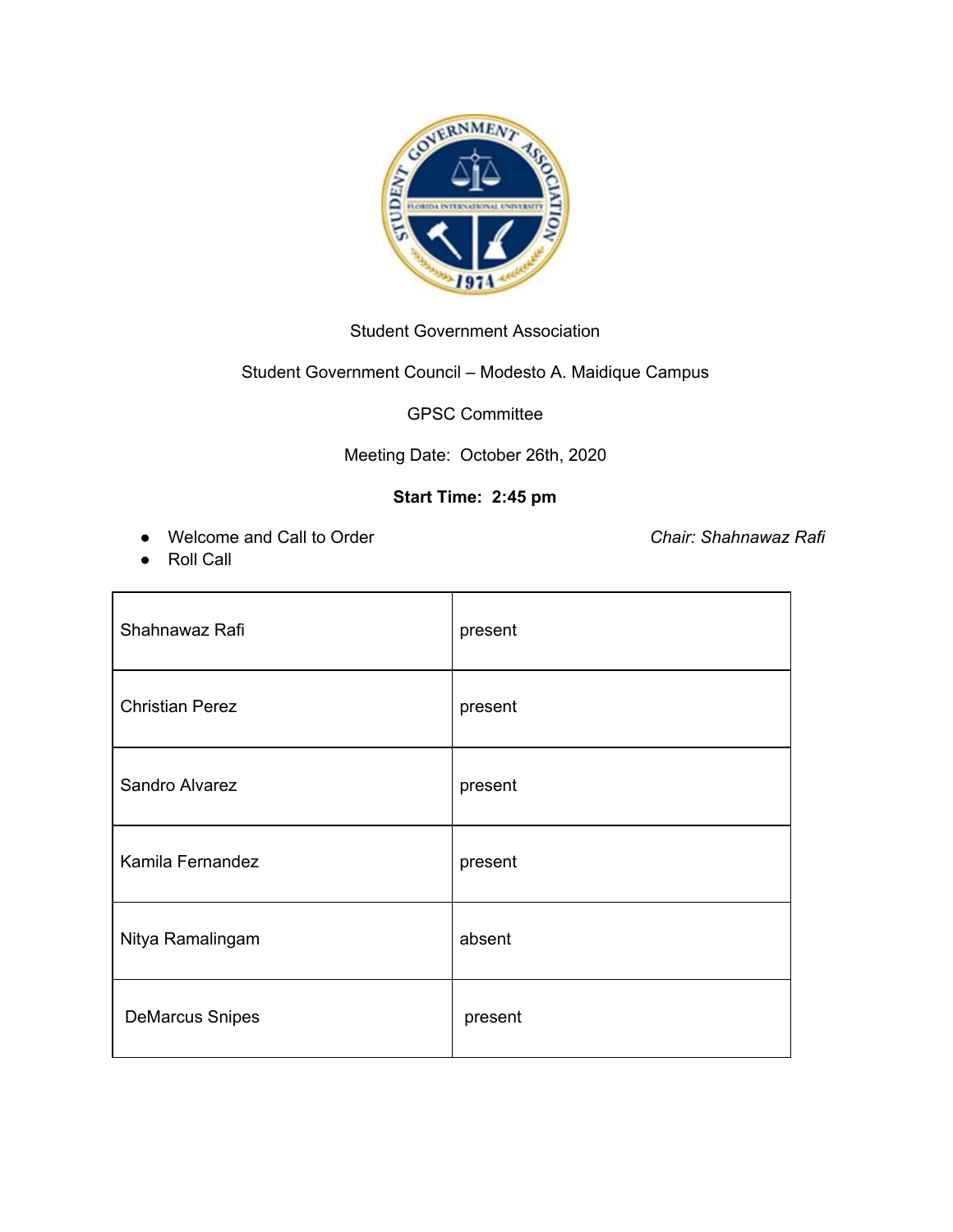- **● Open Forum**
	- Sandro discusses the finance meeting today and mentions how they did vote for auditing processes according to auditing.
	- Auditing is for student organizations that are A & S funded.
- **● Old Business**
- 1. Deans Meeting Update
	- Based on the graduate survey with Dr. Kos and Dean Gil are currently reviewing the questions.
	- They had suggested a focus group discussion.
	- Meeting was a successful meeting, we are still trying to hear back from them regarding GAB updates and finalization of the survey.
	- Sandro discusses the resolution for the dean's list and how this will be based on a whole UWIDE scenario.
	- Sandro will share the changes with the committee.
- **● New Business**
	- 1. Gradskellar Preparation
		- The committee has fixed a date for November 10th at 6 PM for the gradskellar event.
		- Kamilla begins her presentation regarding the event.
			- A. Presents a microsoft word document representing the itinerary of the graduate skellar.
			- B. Suggests that one of us reach out to the alumni to get a bio regarding each speaker.
			- C. Suggests that the alumni introduce themselves and to ask how their experience was while at FIU.
			- D. Also, what you would look for in terms of trying new employees from the FIU graduate community.
			- E. Kamila suggests that breakout rooms would be ideal for the meeting because each alumni represents a certain employee sector.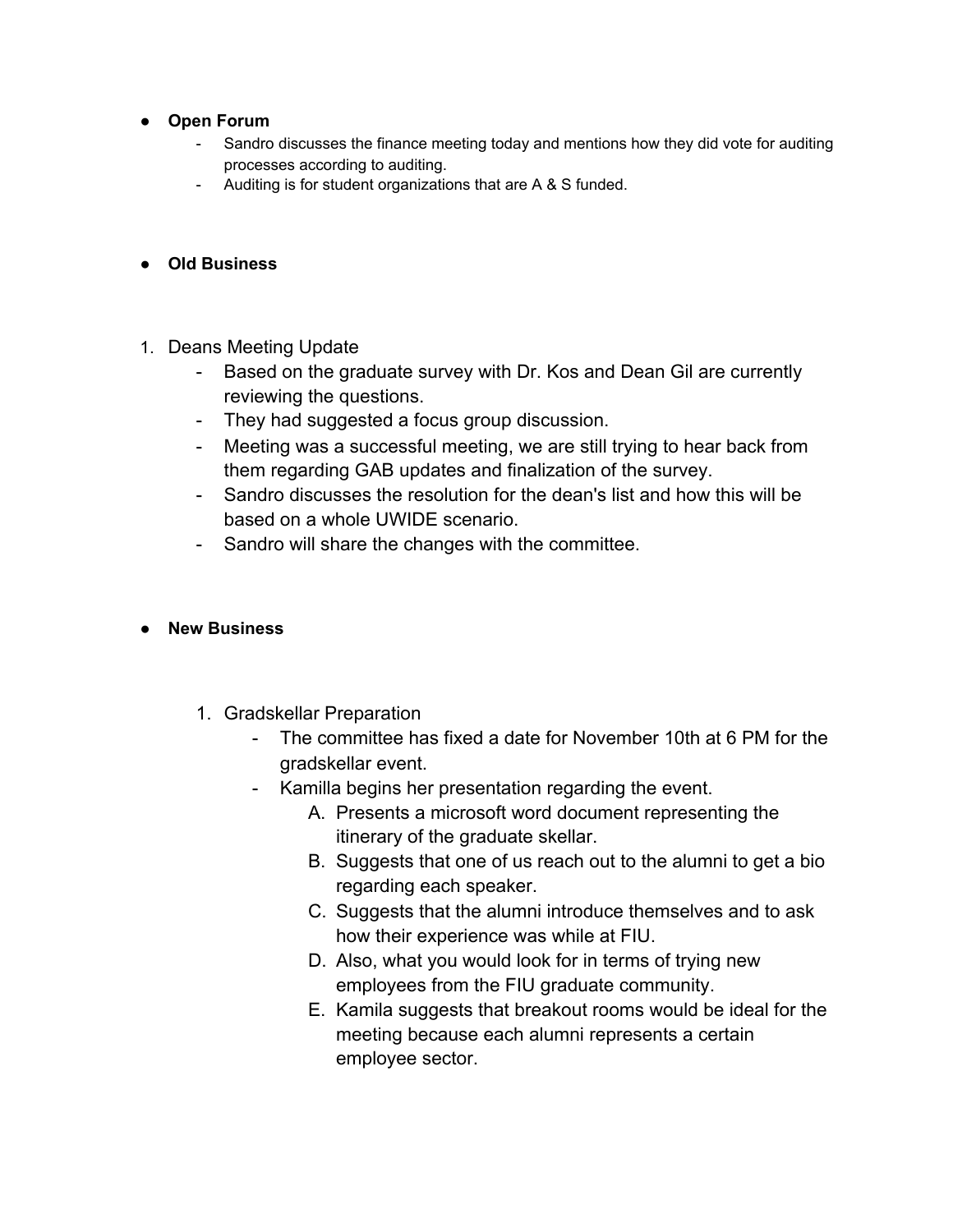- F. Also, in terms of the breakout room it may be more practical to give 10 to 15 minutes per each question or panelist.
- G. There are certain factors that would help with the formatting of the panel.
- H. We can use the Zoom raised hand option and other facets of the Zoom platform to help with participation of attendees.
- I. The moderator format would be great along with sending the speakers ahead of time a list of questions so they can be prepared.
- J. It would be wise to give the questions ahead of time and prepare ahead of time.
- K. Also, recommend that the meeting is recorded to the cloud so that it can be put up in the student life and development page.
- L. If you do RSVP it may be best to control for all the possible attendees.
- M. The allocation of the money for GPSC could go towards events.
- N. Send relevant questions to each of the panelists.
- O. A more general approach would be wise for the panelists questions.
- P. The flyer was sent to the CSO for all graduate student organizations.
- 2. Gradskellar Drive Thru Giveaways
	- Rafi discusses the possibilities and prospects of a drive thru giveaway.
	- Christian says he's willing to do the drive thru giveaway.
	- Kamila states that she's also willing to participate but doesn't believe that many students would show up on campus.
	- Sandro states that he doesn't think that this is viable enough at the moment.
	- Damarcus explains that undergraduate students may be more willing to participate in such an event but for graduate students it will be more difficult.
	- Michelle explains that for similar events that have been conducted for this semester each event required details to be finalized and it took two/three weeks to complete.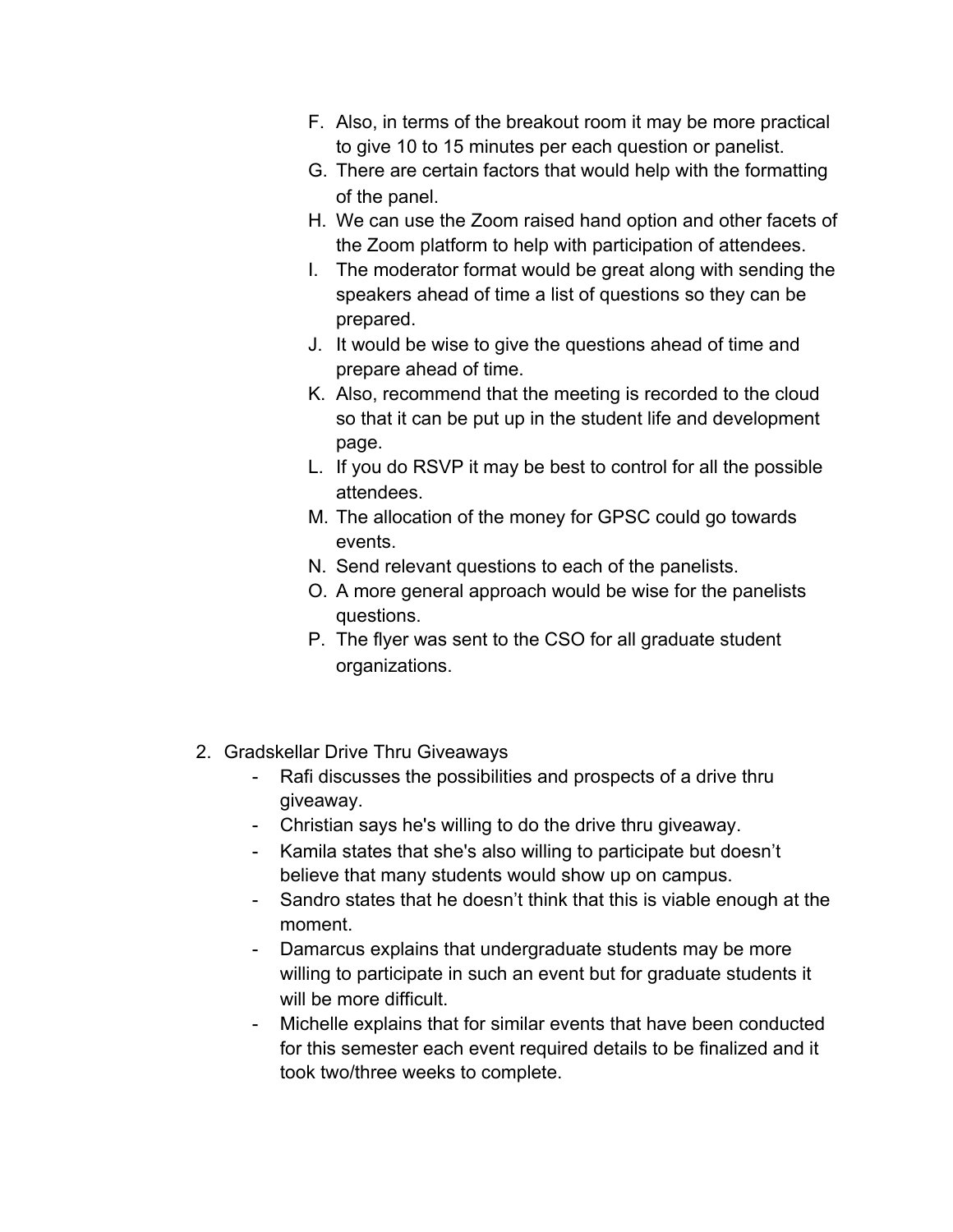- Sandro asks that there are leftover giveaways, and questions what sort of giveaways are there?
- Rafi says that there all camera covers, bags, tubes for presentations, etc.
- Rafi asks about the t-shirts that Angel ordered from last year and Michelle says that they are still in the office.
- Kamila believes in the Spring it would be more ideal to hold an event such as this one.
- Based on what we're hearing it would be wise to push this event for Spring.
- 3. Budget Update
	- Discussed by Michelle, currently funding is only available for virtual events where registration can be paid for.
- 4. GSAW calls for paper & abstracts
	- Damarcus explains that GSAW normally has a scholarly forum where abstracts and proposals are submitted to the committee.
	- This entails a poster presentation, a social event, and awards.
	- He believes that providing assistance to graduate/undergraduate students and questions regarding their applications.
	- He also mentions a lunch & learn over IG live where we can participate on our social media platforms speaking with students & alumni.
	- Also believes in a diversity of students ranging from STEM, professional, graduate school students.
	- Believes in the innovation of the virtual environment.
	- In the committee, he believes we can send a letter to all the graduate students thanking them for their participation.
	- Rafi states that he is interested in two GSAW plans where one considers GSAW in person and one virtually.
	- Damarcus believes it would be prudent to plan for the virtual setting or at least an in person setting considering social distancing guidelines.
	- Also consider a hybrid abstract submission process where we allow two deadlines.
	- Historically, GSAW has had three deadlines.
	- Sandro asks which one of the three deadlines typically had the most submissions.
	- GSAW last year we had to look at the abstract and judge the abstract for acceptance to present at GSAW scholarly forum.